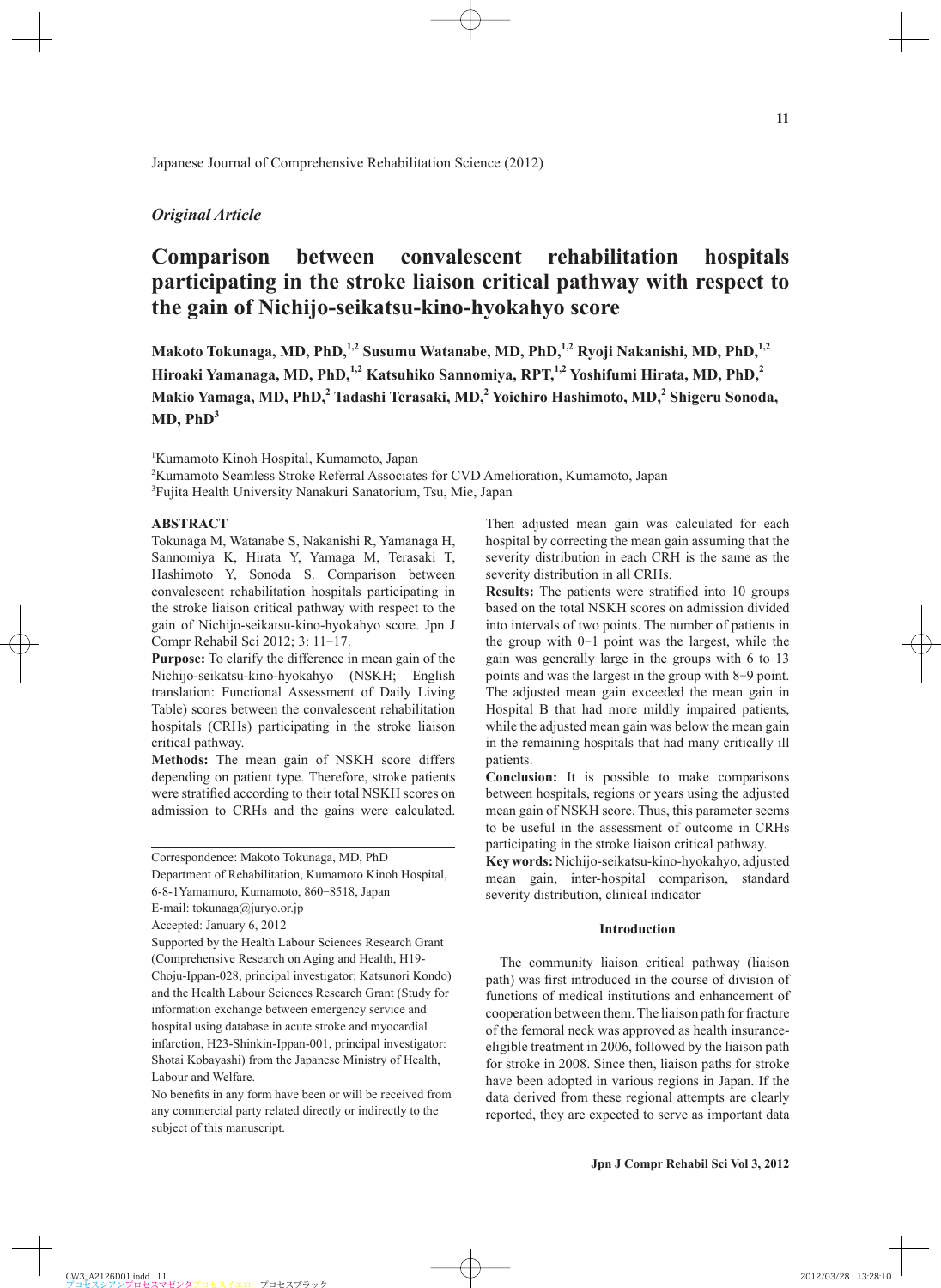|                | Patients' Conditions etc.                                       | $0$ point                         | 1 point                                              | 2 points         |  |
|----------------|-----------------------------------------------------------------|-----------------------------------|------------------------------------------------------|------------------|--|
| 1              | Instruction of bed rest                                         | None                              | Present                                              |                  |  |
| $\overline{2}$ | Either right hand or left hand can be<br>raised up to the chest | Possible                          | Impossible                                           |                  |  |
| 3              | Rolling over                                                    | Possible                          | Possible if there is something<br>to hold on to      | Impossible       |  |
| 4              | Sitting up                                                      | Possible                          | Impossible                                           |                  |  |
| 5              | Maintaining the sitting position                                | Possible                          | Possible if there is any<br>supporting tool.         | Impossible       |  |
| 6              | Transferring from the bed to the<br>wheelchair                  | Possible                          | Watching/partial assistance<br>needed                | Impossible       |  |
| 7              | Transferring method                                             | Moving requiring<br>no assistance | Moving requiring assistance                          |                  |  |
| 8              | Oral hygiene care                                               | Possible                          | Impossible                                           |                  |  |
| 9              | Having meals                                                    | No assistance                     | Partial assistance                                   | Total assistance |  |
| 10             | Putting on/taking off the clothes                               | No assistance                     | Partial assistance                                   | Total assistance |  |
| 11             | Communicating with others                                       | Possible                          | Occasionally possible and<br>occasionally impossible | Impossible       |  |
| 12             | Understanding treatment/healthcare<br>instructions              | Yes                               | N <sub>0</sub>                                       |                  |  |
| 13             | Dangerous behavior                                              | None                              | Present                                              |                  |  |

**Table 1.** Nitchijo-seikatsu-kino-hyokahyo (NSKH)

for various purposes such as demonstration of the efficacy of the liaison path for stroke, inter-regional and inter-hospital comparisons, and establishment of high-quality efficient healthcare system [1].

In order to evaluate the outcome of stroke, we need to attempt to stratify the patients according to severity and degree of impairment that have great influence on prognosis [1]. A large variety of methods are available for rating severity and degree of impairment of stroke [1]. The liaison path, however, requires the participating hospitals to use Nichijo-seikatsu-kino-hyokahyo (NSKH; English translation: Functional Assessment of Daily Living Table) (Table 1) for this purpose [2]. The calculation of convalescent rehabilitation ward (CRW) admission charge I requires meeting of the following condition: critically ill patients (patients with total NSKH score of 10 points or higher) constitute more than 20% of newly admitted patients. Moreover, the calculation of additional convalescent ward admission charge for critically ill patients requires meeting of the following condition: more than 30% of critically ill patients show improvement in total NSKH score by more than 3 points at discharge. Our search of literature found no report of comparison between hospitals with a CRW (convalescent rehabilitation hospitals; CRHs) participating in the liaison path with respect to the NSKH gain in stroke patients, after correction for severity.

The objective of the present study was to clarify the difference in mean NSKH gain between CRHs participating in the stroke liaison path. Mean NSKH gain, however, differs depending on patient type. Therefore, stroke patients were stratified according to the total NSKH score on admission to CRHs and the gain was calculated. Then, adjusted mean gain was calculated for each hospital by correcting the mean gain assuming that the severity distribution in each hospital is the same as the severity distribution in all CRHs.

#### **Methods**

A total of 2,063 stroke patients admitted to acute hospitals in Kumamoto Prefecture were registered in the electronic community liaison critical pathway of Kumamoto Seamless Stroke Referral Associates for CVD Amelioration (K-STREAM) [3] for the period between January 1, 2009 and December 31, 2010. Of these, 1,722 stroke patients were transferred to CRHs for rehabilitation. Registration forms with complete entries including total NSKH score could be obtained from 467 of 1722 stroke patients. Of 467 stroke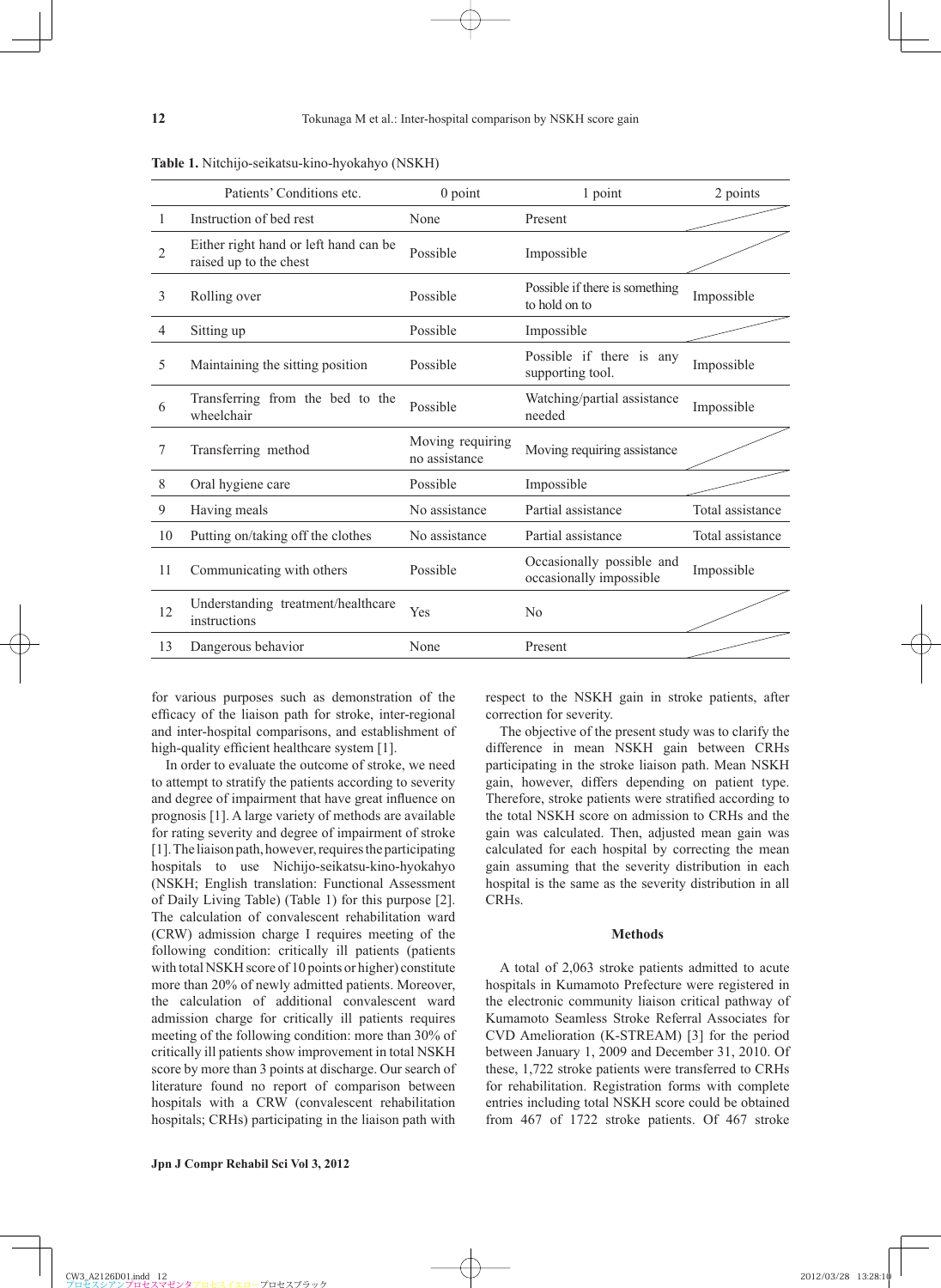patients, 8 died in the CRHs and 50 were transferred to acute hospitals. The remaining 409 stroke patients were enrolled as subjects for the present study. Their mean age was  $71.2 \pm 13.3$  years. The mean length of stay (LOS) in acute hospitals was  $20.0 \pm 10.8$  days. The mean LOS in CRHs was  $87.3 \pm 52.3$  days. The K-STREAM consists of the following medical institutions in Kumamoto Prefecture: 10 acute hospitals, 34 CRHs, 33 medical long-term care sanatoriums, 18 geriatric health service facilities, and 37 clinics. For patients who are eligible for treatment by the stroke liaison path, the patients and their families are notified and explained during admission to an acute hospital that their clinical data will be used in a clinical study, and written informed consent is obtained.

## **Assessment 1: Mean gain of total NSKH score at each hospital**

We investigated the total NSKH score on admission to CRH (score on admission) and the total NSKH score at discharge (score at discharge). The total NSKH score ranged from 0 to 19 points, and more critically ill patients had higher scores. As the symptoms improve, the gain obtained by subtracting the score on admission from the score at discharge is thus expressed by a negative value. We were concerned that the expression of gain by a negative value might be mistaken as aggravation of symptoms. Therefore, in the present study, we attempted to express the gain as a positive value and defined the gain as follows. We subtracted the score at discharge from the score on admission and obtained the mean difference for the hospital. This mean difference was regarded as the mean gain of the hospital. CRHs were ranked in descending order according to the number of patients treated as follows: Hospital A (146 patients), Hospital B (115 patients), and a group of the remaining 18 hospitals with less than 30 patients per hospital (148 patients in total). The mean gains were obtained from all hospitals, Hospital A, Hospital B, and the remaining

Number of patients

hospitals.

## Assessment 2: Gains in 10 groups stratified by **admission NSKH score divided into 2-point intervals**

All patients were stratified into 10 groups according to the total NSKH scores on admission divided into 2-point intervals  $(0-1, 2-3, ---, 18-19)$  points). We investigated the number of patients in each group and the mean gain in each hospital. We also obtained these data for Hospital A, Hospital B, and the remaining hospitals. The severity-specific distribution of number of patients was defined as severity distribution, and the overall severity distribution in all the hospitals was defined as "standard severity distribution."

## **Assessment 3: Adjusted mean gain corrected using the standard severity distribution**

 Different severity distributions were recognized in Hospital A, Hospital B, and the remaining hospitals. Therefore, we obtained the "adjusted mean gain" in each hospital assuming that the severity distribution in each hospital was the same as the standard severity distribution. For example, in the case of Hospital B, the gain in the  $0-1$  point group  $(0.029 \text{ point})$  was multiplied by the standard severity distribution for the 0-1 point group (0.249, 102 of 409 patients), while the gain in the 2-3 point group (1.810 point) was multiplied by the standard severity distribution in the 2-3 point group (0.137, 56 of 409 patients). The values thus obtained from the 0-1 point group to the 18-19 point group were summed and the total sum was regarded as the adjusted mean gain of Hospital B (Table 2).

### **Results**

The hospitals were ranked in descending order according to mean gain as follows: the remaining hospitals, Hospital A, and Hospital B (Table 2 and Fig. 1).

|                       | $0 - 1$         | $2 - 3$         | $4 - 5$                        | $6 - 7$         | $8 - 9$         | $10 - 11$       | $12 - 13$                                                                                                                                                                                                                         | $14 - 15$       | $16 - 17$       | 18              | Total           | $NSKH \geq 10$ |
|-----------------------|-----------------|-----------------|--------------------------------|-----------------|-----------------|-----------------|-----------------------------------------------------------------------------------------------------------------------------------------------------------------------------------------------------------------------------------|-----------------|-----------------|-----------------|-----------------|----------------|
| Hospital A            | 37              | 22              | 14                             | 18              | 16              | 12              | 12                                                                                                                                                                                                                                | 9               | 6               | $\mathbf{0}$    | 146             | 0.267          |
| Hospital B            | 34              | 21              | 13                             | 11              | 10              | 6               | 5                                                                                                                                                                                                                                 | 6               | 6               | 3               | 115             | 0.226          |
| Remaining hospitals   | 31              | 13              | 12                             | 13              | 20              | 15              | 12                                                                                                                                                                                                                                | 11              | 18              | 3               | 148             | 0.399          |
| All the hospitals     | 102             | 56              | 39                             | 42              | 46              | 33              | 29                                                                                                                                                                                                                                | 26              | 30              | 6               | 409             | 0.303          |
| severity distribution | 0.249           | 0.137           | 0.095                          | 0.103           | 0.112           | 0.081           | 0.071                                                                                                                                                                                                                             | 0.064           | 0.073           | 0.015           |                 |                |
| Gain                  |                 |                 |                                |                 |                 |                 |                                                                                                                                                                                                                                   |                 |                 |                 |                 | Adjusted       |
|                       | $0 - 1$         | $2 - 3$         | $4 - 5$                        | $6 - 7$         | $8 - 9$         | $10 - 11$       | $12 - 13$                                                                                                                                                                                                                         | $14 - 15$       | $16 - 17$       | 18              | Mean gain       | mean gain      |
| Hospital A            | $0.11 \pm 0.52$ | $1.77 \pm 1.07$ | $3.64 \pm 1.01$                | $4.39 \pm 3.20$ | $4.88{\pm}4.08$ | $3.58 \pm 3.48$ | $2.50 \pm 3.37$                                                                                                                                                                                                                   | $4.00 \pm 4.58$ | $2.50 \pm 2.26$ |                 | $2.57 \pm 3.05$ | 2.56           |
| Hospital B            | $0.03 \pm 0.76$ | $1.81 \pm 1.25$ | $3.23 \pm 1.83$                | $4.64 \pm 3.26$ | $5.70 \pm 2.83$ | $5.17 \pm 3.06$ | $7.00 \pm 4.80$                                                                                                                                                                                                                   | $1.00 + 4.15$   | $2.50 \pm 2.35$ | $3.33 \pm 3.21$ | $2.49 \pm 3.08$ | 2.89           |
| Remaining hospitals   | $0.23 \pm 0.50$ | $1.77 \pm 2.20$ | $3.33 \pm 1.87$                | $3.54 \pm 3.82$ | $5.15 \pm 3.23$ | $5.80 \pm 3.73$ | $4.67 \pm 5.99$                                                                                                                                                                                                                   | $4.09 \pm 5.70$ | $4.39 \pm 6.05$ | $0.67 \pm 0.58$ | $3.30\pm4.18$   | 2.95           |
| All the hospitals     | $0.12\pm0.60$   | 1.79±1.44       | $3.41 \pm 1.57$                | $4.19 \pm 3.37$ | $5.17 \pm 3.41$ | $4.88 \pm 3.57$ | $4.17+4.96$                                                                                                                                                                                                                       | $3.35 \pm 4.99$ | $3.63 \pm 4.92$ | $2.00 \pm 2.53$ | $2.81 \pm 3.52$ | 2.81           |
| .                     |                 | .               | the transportation of the con- |                 |                 |                 | $\mathbf{a}$ . The second contract of the second contract of the second contract of the second contract of the second contract of the second contract of the second contract of the second contract of the second contract of the |                 | $\sim$          |                 | .               |                |

**Table 2.** Number of patients and gain in 10 groups stratified by total Nitchijo-seikatsu-kino-hyokahyo (NSKH) score on admission to convalescent rehabilitation hospitals divided into two-point intervals

The mean gain, adjusted mean gain and standard severity distribution are as explained in the section Subjects and Methods. Gain is expressed as mean ± standard deviation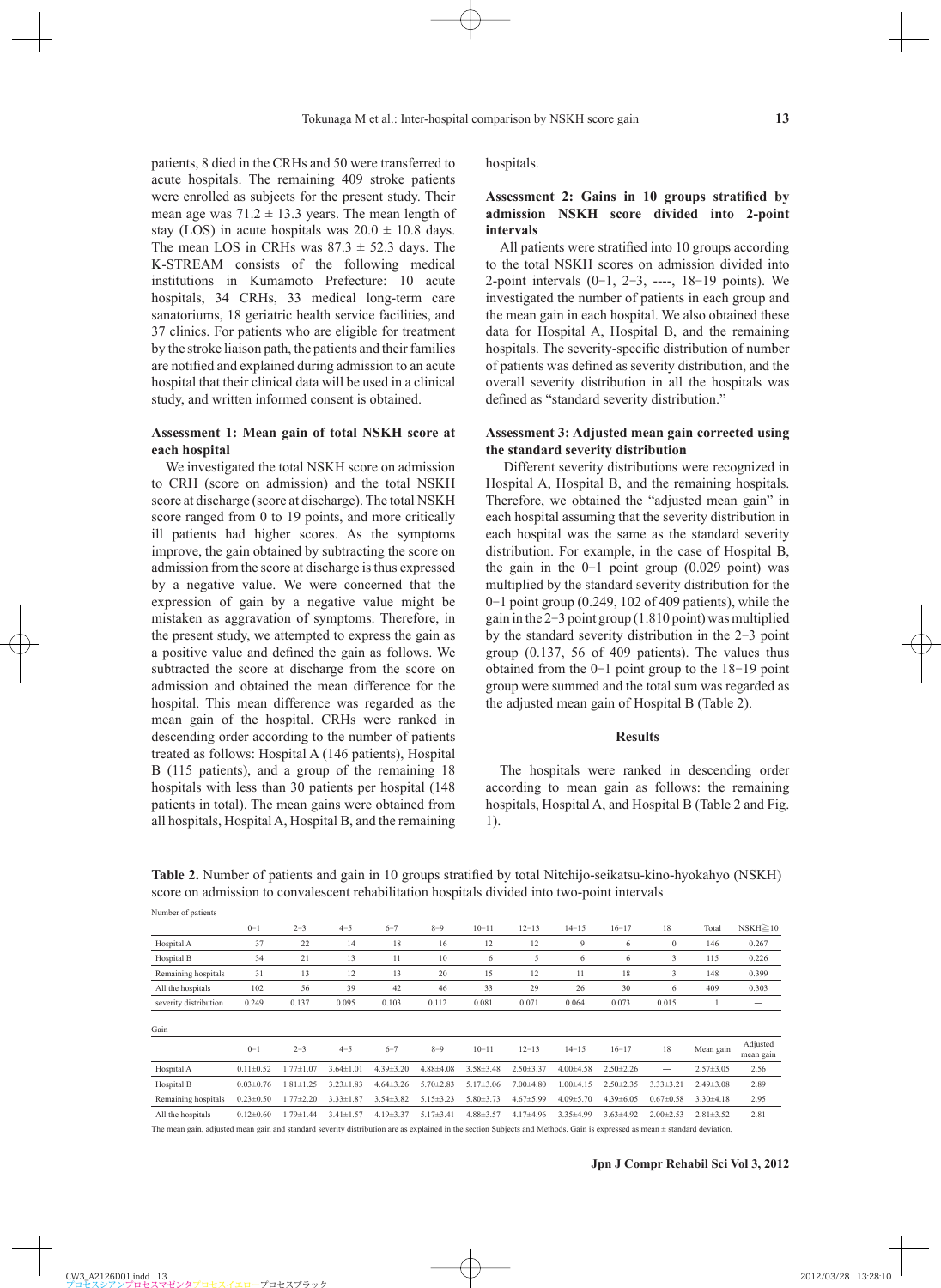The patients were stratified into 10 groups according to the total NSKH score on admission divided into 2-point increments. The numbers of patients in these 10 groups are shown in Table 2 and Fig. 2, and the mean gains are presented in Table 2 and Fig. 3. Because there was no patient with a total NSKH score of 19 points on admission, the "18-19 point group" was replaced by "18 point group." In all hospitals, the number of patients in the 0-1 point group was the largest, while the gain was generally large in the groups ranging from 6 to 13 points with the largest in the group with 8-9 points. We also obtained the hospitalspecific results. The percentage of critically ill patients with total NSKH score on admission exceeding 10 points was higher in the remaining hospitals (39.9%) than in Hospital B (22.6%) (Table2). According to the data of all hospitals, the gains of the 10 groups



distributed in a bell shape. However, large differences in gain between adjacent pairs of NSKH score groups were observed as follows: between 12-13 point and 14-15 point in Hospital B, and between 16-17 point and 18 point in the remaining hospitals.

The hospitals were ranked in descending order according to the adjusted mean gain as follows: the remaining hospitals (2.95 points), Hospital B (2.89 points), and Hospital A (2.56 points). The adjusted mean gain was larger than the mean gain in Hospital B, while it was smaller than the mean gain in the remaining hospitals (Table 2 and Fig. 1).

#### **Discussion**

Researchers have attempted to select meaningful parameters of healthcare processes or outcomes as clinical indicators, and use them to evaluate the quality of healthcare provided by a hospital. Such clinical indicators should be objective, allow simple evaluation, and have standard values. "Adjusted mean gain of NSKH score" obtained in this study allows comparisons between hospitals, regions or years with different severity distributions. Thus, it can be called the CRH clinical indicator. The investigation items are the total NSKH scores on admission to and at discharge from CRHs, which are incorporated in the health insurance treatment of the stroke liaison path, and are objective and easily attainable data. Our search of literature found no similar reports, and we believe that the present study is useful for outcome assessment in the CRHs participating in stroke liaison path. Differences between mean gain and adjusted mean gain.<br>
Figure 1. Mean gain and adjusted mean gain.<br>
Figure 1. Mean gain and adjusted mean gain.<br>
Differences between mean gain and adjusted mean



**Figure 2.** Numbers of patients in 10 groups stratified by total Nichijo-seikatsu-kino-hyokahyo (NSKH) scores on admission divided into 2-point intervals (severity distribution).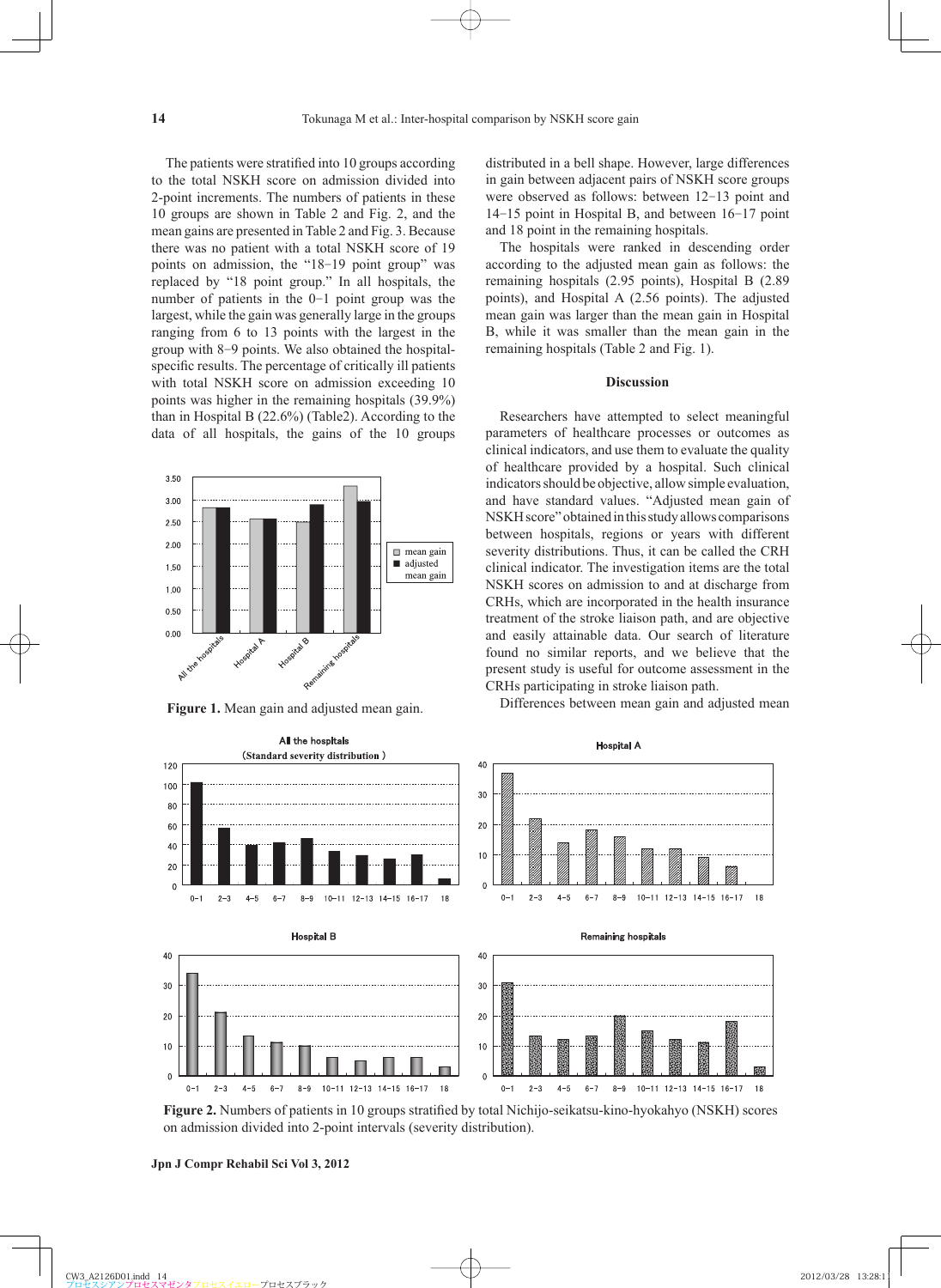

**Figure 3.** Mean gains in 10 groups stratified by total Nichijo-seikatsu-kino-hyokahyo (NSKH) scores on admission divided into 2-point intervals.

gain were observed in Hospital B and the remaining hospitals. Hospital B accepted many mildly impaired patients with total NSHK scores ranging from 0 to 3 points. The mean gain was small because of the strong influence of the small gain in the  $0-3$  point groups. The adjusted mean gain, however, seemed to increase by correcting severity. On the contrary, in the remaining hospitals, many patients had total NSKH score ranging from 10 to 17 points. The mean gain was large because of the large gain in the 10-17 point groups. The adjusted mean gain, however, seemed to decrease by correcting severity. These results suggest that the hospitals should not use mean gain but should use adjusted mean gain if the severity distribution of the hospitals differ from the standard severity distribution.

The result of the survey conducted by the Kaifukuki Rehabilitation Ward Association [4] demonstrated that the rehabilitation system in the CRW differed markedly depending on hospital. Each hospital is required to employ the following rehabilitation staff specifically for the ward: 2 physical therapists (PTs) and one occupational therapist (OT). Fifty-two percent of the hospitals investigated met this requirement. More than 10 hospitals in Japan employed more than 30 rehabilitation specialists, including one hospital that employed as many as 51 rehabilitation specialists including PTs, OTs and speech language hearing therapists. A patient receives on average 4.45 units of rehabilitation per day. In 8.5% of hospitals, a patient receives more than 7 units of rehabilitation per day. In 7.7% of hospitals, however, a patient receives less than 2 units of rehabilitation per day. Besides the number of rehabilitation staff and the units of rehabilitation, the improvement of severity should also be investigated in stroke patients. The distribution of severity among stroke patients differed depending on hospital. Prognosis prediction has not been improved sufficiently to be used for individual prediction [5]. These situations make analysis difficult.

The Japanese Association of Rehabilitation Medicine developed the guidelines for stroke rehabilitation community liaison path [1] and recommends using age, number of comorbidities, acute severity (rating based on NIH stroke scale etc.), impairment, and activities of daily living (ADL) for stratification of acute stroke patients. No concrete example of stratification is presented in the guidelines because of many issues, such as how to divide patients according to their ages, how many groups to be created to reflect the patients' generations, how to evaluate not only the number of comorbidities but also their severity, and how many groups of stroke patients to be created in total to reflect many items selected. In the present study, we stratified stroke patients on the basis of their total NSKH scores on admission. It was difficult to accurately predict the total NSKH score at discharge from the total NSKH score on admission in each patient. Thus, NSKH score on admission is not perfect for prognosis prediction of individuals [6, 7]. The "adjusted mean gain of NSKH score" which is obtained by correcting the mean gain by standard severity distribution, however, will enable us to make an inter-hospital comparison.

The present method, which was developed by correcting the mean gain, was based on the concept of age-adjusted mortality. The unadjusted mortality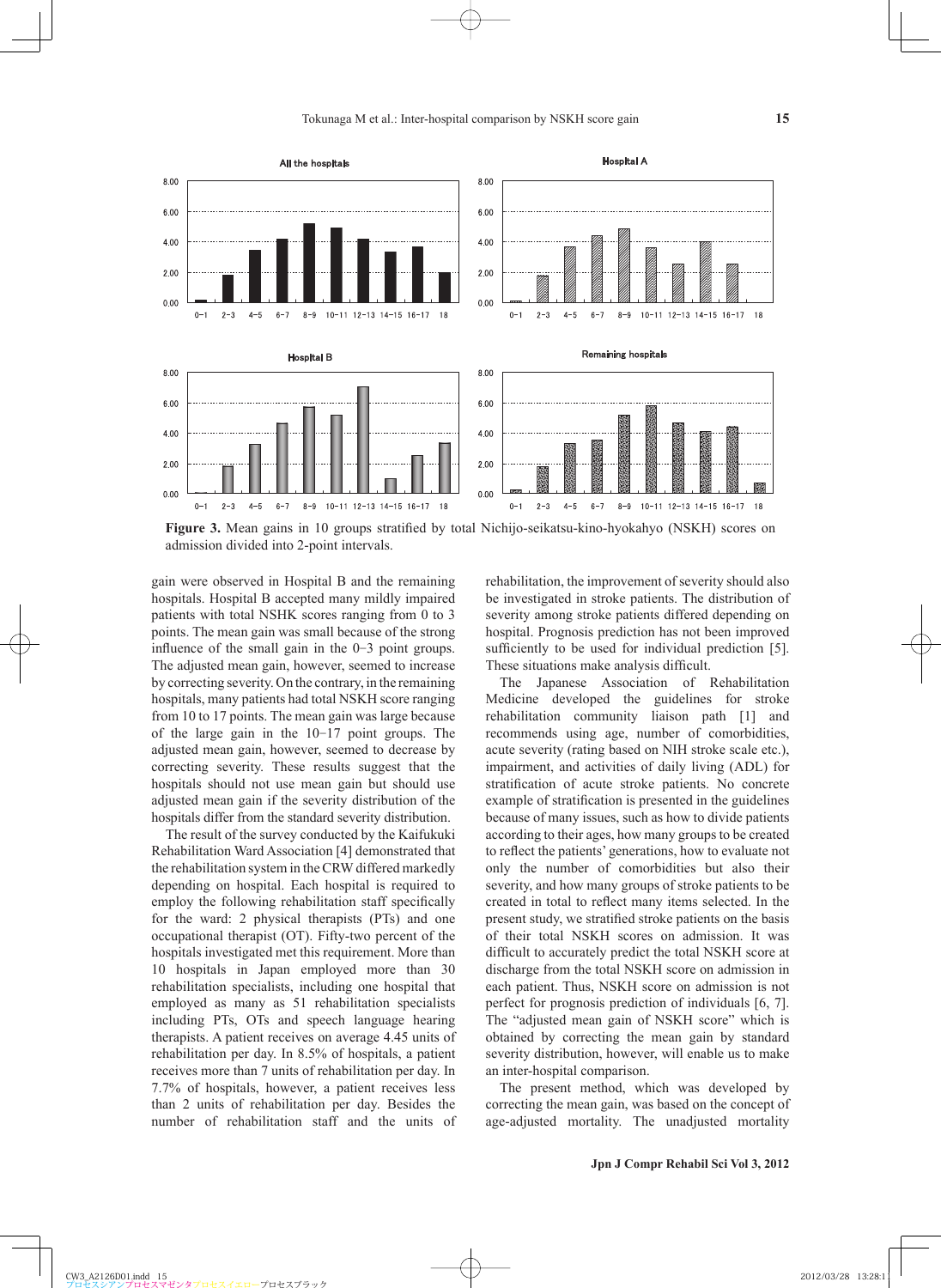(crude death rate) can be obtained by dividing the number of deaths by the population. If we use the unadjusted mortality in an inter-prefecture comparison, as a result of the difference in age distribution between prefectures, the mortality is higher in the prefectures with a larger elderly population and lower in the prefectures with a larger young population. If we desire to make a comparison between regions or years having different age distributions, we need to adjust the age distribution of each prefecture to match the standard population distribution. The mortality obtained through this process is age-adjusted mortality. Even if there is a difference in severity distribution between hospitals, we can make comparisons between hospitals or years by using the adjusted mean gain. In the present study, we used the data obtained from all the convalescent hospitals in Kumamoto Prefecture as the standard severity distribution. If we use the data obtained from all the convalescent hospitals in Japan, we can make an interregional comparison.

The requirements of an assessment method can be summarized as follows: is able to measure what should be measured (validity), consistent results are obtained in repeated measurements or in measurements performed by different examiners (reliability), can be adopted by many institutions (adoption rate), and is able to detect differences (sensitivity). The high adoption rate of NSKH attracts our attention because all the acute hospitals and CRHs participating in the stroke liaison path use NSKH to rate severity. The NSKH is assessed by nurses who have completed the training course for NSKH assessors and nurses who participated in training programs organized by assessors who have completed the NSKH training course. This training system assures reliability. Although some researchers have pointed out that the twenty-grade evaluation does not precisely reflect the effects of rehabilitation, the severity distribution and gain obtained in the present study demonstrated a certain degree of sensitivity of this instrument. However, this method was originally developed as an evaluation of the degree of nursing needs [8]. It was later adopted as a required evaluation for health insurance treatment of the stroke liaison path, and its use as a method for rating severity was started under the new name "Nichijo-seikatsu-kino-hyokahyo". As shown by its brief history, the validity of this method for assessing severity is not so high [6, 7]. Sonoda et al. [6] observed somewhat high correlation between the total NSKH score and the total score for motor function in Functional Independence Measure (FIM), a representative ADL rating scale. However, they also reported that the interchangeability of these two methods could not be regarded as high because for a given NSKH score, the FIM scores varied by a range of some tens of points. Furthermore, even if the symptoms of a bed rest patient classified as grade 5 according to modified Rankin scale (mRS 5) were improved to mRS 4, the degree of nursing needs was occasionally increased. Thus, the degree of nursing needs is not always consistent with the ADL of a patient. In Japan, however, a system that allows evaluation of severity of stroke patients on the basis of the degree of nursing needs has been established and the use of NSKH for evaluation of severity of stroke seems to be inevitable. In the future, development of an infrastructure that allows evaluation of severity using ADL measurement is anticipated.

The adjusted mean gain was higher in the remaining hospitals with smaller numbers of patients than in Hospital A with many patients. Therefore, we could not conclude that "hospitals with more patients achieve better gain." We noticed a tendency that the gain in the 10-17 point groups was higher in the remaining hospitals than in Hospital A. This phenomenon contributed to the increase in mean gain. Whether ADL gain is also high in the remaining hospitals remains to be investigated in future studies.

The difference in adjusted mean gain between the remaining hospitals with high gain and Hospital A with low gain was only 0.39 point. Because we adjusted the mean gain, we were not able to perform statistical analysis of significant difference. Considering the error associated with obtaining the adjusted mean gain, we can conclude that the liaison path has raised the overall standards of CRHs in Kumamoto Prefecture, which has resulted in no difference in the adjusted mean gain of NSKH score between hospitals.

The "adjusted mean gain of NSKH score" obtained from the present study has the following limitations. First, the rehabilitation capacity of individual hospital remains unknown. Second, the results obtained from hospitals with small numbers of patients tend to be inaccurate. Creation of ten groups compromises the accuracy of gain in each group. Actually, a large difference in gain between two adjacent NSKH score groups was observed in the remaining hospitals and Hospital B. A large sample size is indispensable for stratification. Around 400 patients per hospital are probably necessary, as demonstrated by the bellshaped severity distribution data from all the hospitals  $(n = 409)$ . Third, if the NSKH was scored incorrectly, analysis of those scores will not yield meaningful results. Fourth, the quality of CRHs should be evaluated using a large variety of methods and the present indicator is only one of them. Fifth, if a new indicator that can be used for prediction of prognosis of individual stroke patient is developed in the future, the new indicator should be used for making interhospital comparisons. Sixth, in hospitals with many mildly impaired patients and many rehabilitation staff and nurses, more time can be spent to care for critically ill patients and the adjusted mean gain is likely to exceed the intrinsic gain reflecting the actual capacity of the hospital. Seventh, the adjusted mean gains cannot be compared statistically for significant